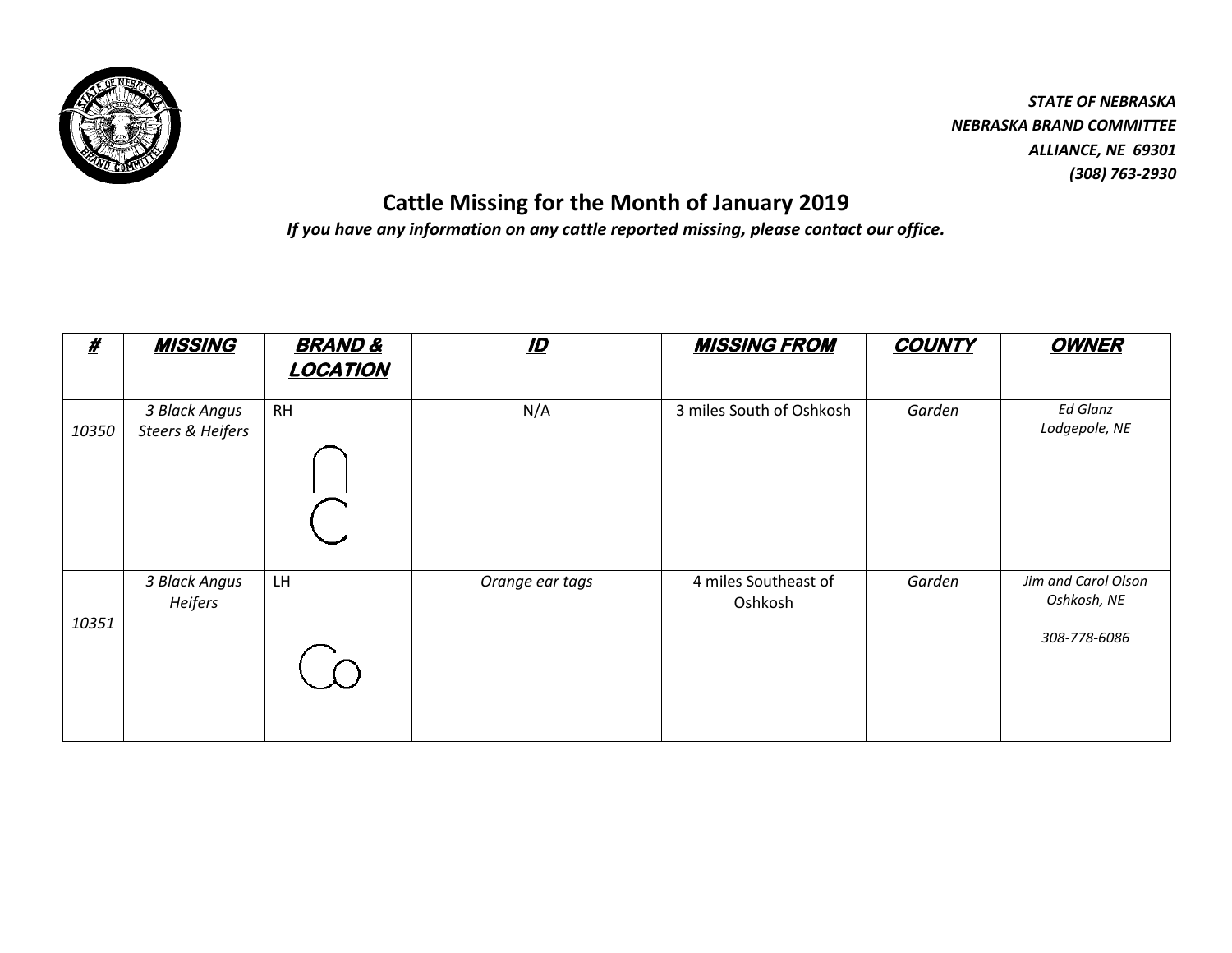| 10352 | 2 Black Angus<br>Cow & Calf         | LH                        | Yellow ear tags                       | 20 miles North of Chappell<br>Rd 167                                 | Garden | Chris Jasnoch<br>Oshkosh, NE                                                            |
|-------|-------------------------------------|---------------------------|---------------------------------------|----------------------------------------------------------------------|--------|-----------------------------------------------------------------------------------------|
| 10353 | 60 Black Angus<br><b>Both sexes</b> | RH<br>$\frac{\cup}{\cup}$ | Orange / Purple ear tags<br>Right ear | Pasture North and West of<br>74207 Ave 372<br>Hayes Center NE, 69032 | Hayes  | Jerry and Jeff Unger<br>74207 Ave 372<br>Hayes Center NE, 69032<br>308-883-7279         |
| 10354 | 22 Black Angus<br><b>Both sexes</b> | RR                        | Yellow / White ear tags<br>Right ear  | 8 miles West, 3 miles<br>North of Arnold NE                          | Logan  | <b>Bill Witthuhn</b><br>24101 North. Witthuhn<br>Rd<br>Arnold NE, 69120<br>308-848-2727 |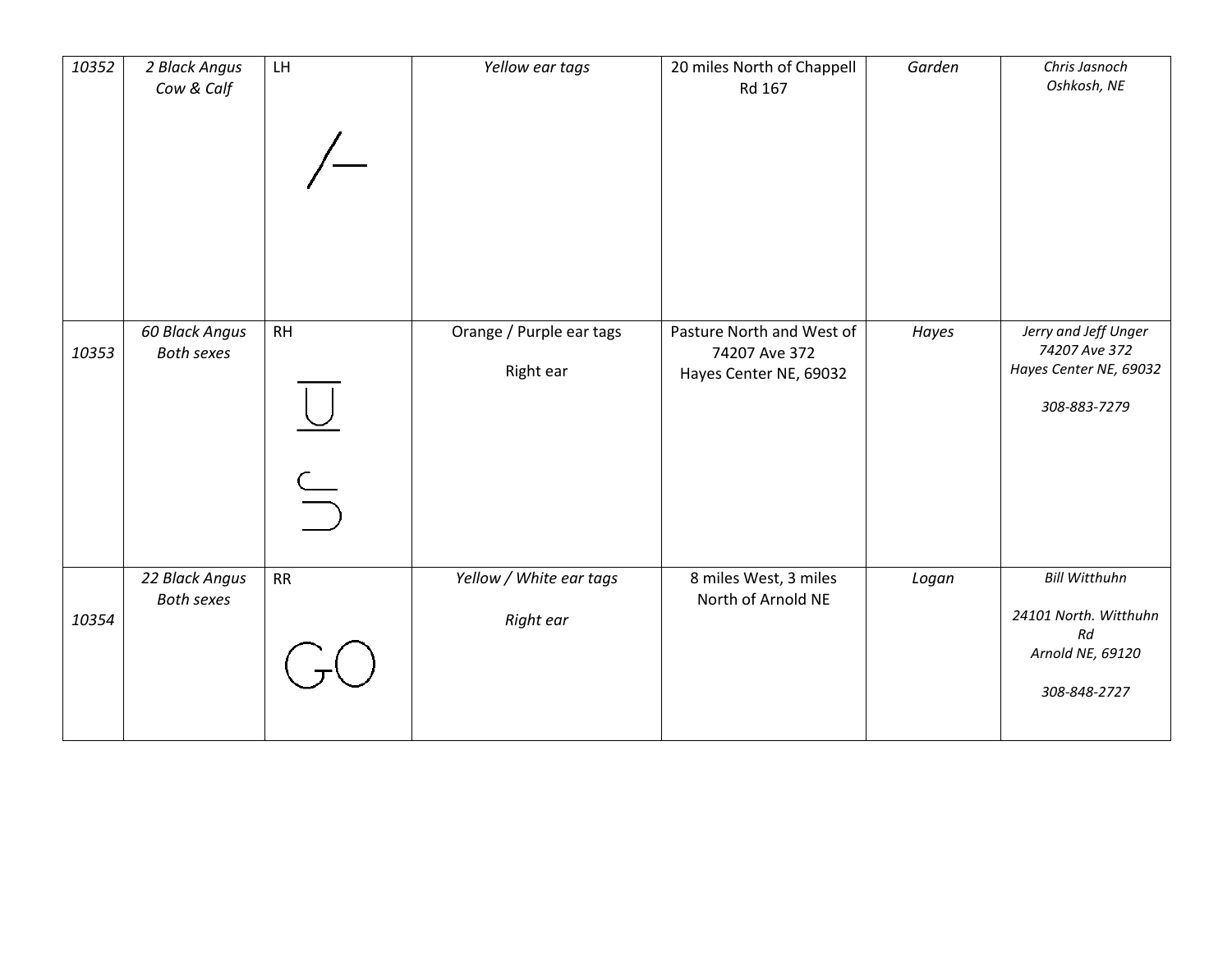| 10355 | 5 Black Angus<br>Female            | $R-RH$ | Green / Orange ear tags<br>Black lettering, possible number<br>freeze brand or hot iron number<br>on right shoulder | West Taylor to Madison<br>Square<br>3 miles west<br>2 miles south             | Custer   | Ron Hansen<br>82081 Rd 447<br>Sargent NE, 68874                                              |
|-------|------------------------------------|--------|---------------------------------------------------------------------------------------------------------------------|-------------------------------------------------------------------------------|----------|----------------------------------------------------------------------------------------------|
| 10356 | 4 Black Angus<br><b>Both sexes</b> | L-H    | Blue ear tags                                                                                                       | From Tower E. of<br>Moorfied 1/2 mile North;<br>1 1/ <sub>2</sub> miles South | Frontier | Milford "Hap"<br>Naprstek<br>76350 Wiley Canyon<br>Rd<br>Lexington NE, 68850<br>308-325-4837 |
| 10357 | 1 Black Angus<br>Cow               | $L-H$  | Yellow ear tag #89                                                                                                  | 6 miles North NW of<br><b>Chambers NE</b>                                     | Holt     | Tom Young<br>Oneill NE                                                                       |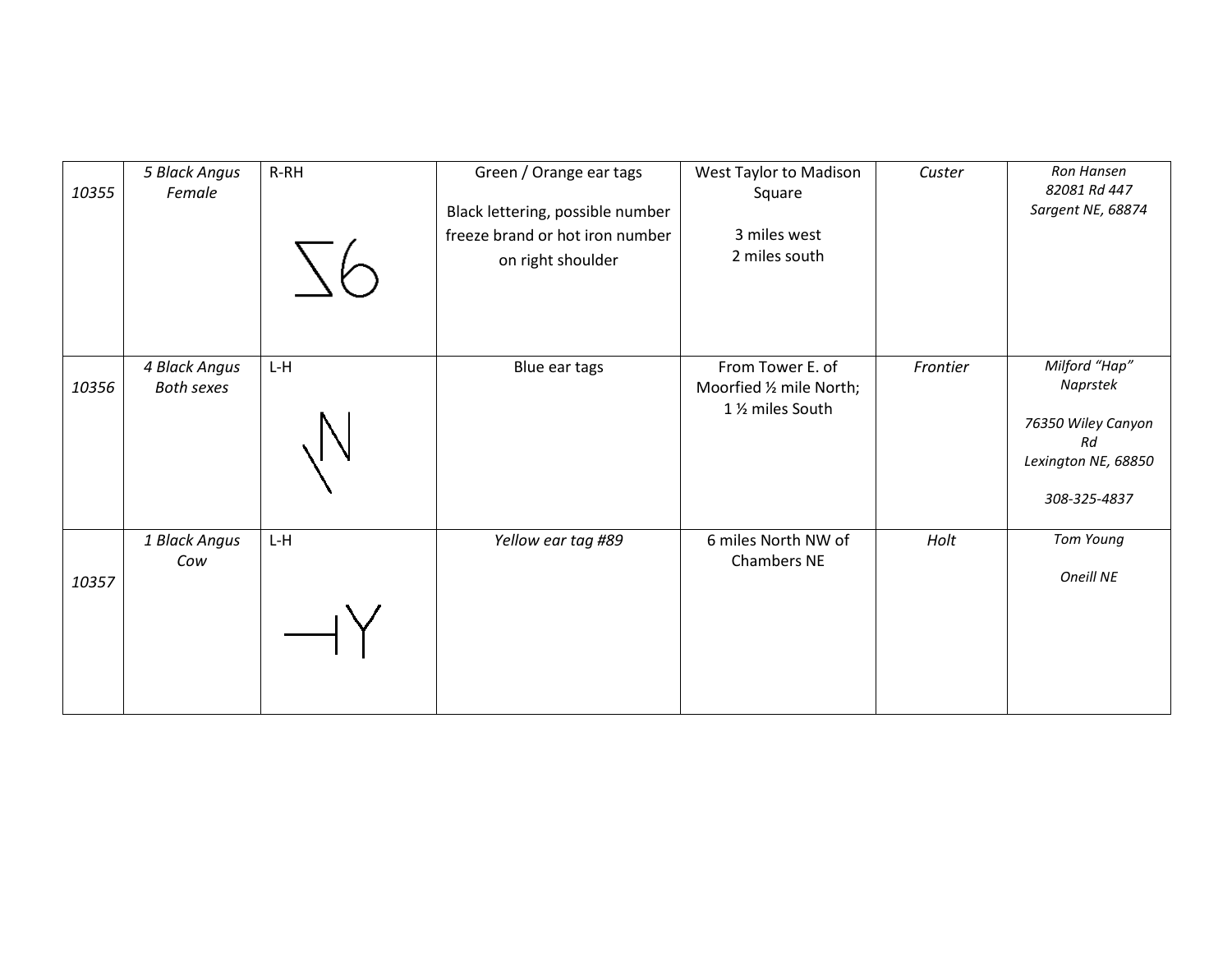| 10358 | 5 Black Angus<br>Cows                            | $R-H$                                            | Various color tags<br>* Brand registered to Justine<br>Shoemaker                       | 11 miles south of<br>Merriman NE                     | Cherry | Mike Henderson<br>89171 State Hwy 61<br>Merriman NE 69218<br>308-458-8155 |
|-------|--------------------------------------------------|--------------------------------------------------|----------------------------------------------------------------------------------------|------------------------------------------------------|--------|---------------------------------------------------------------------------|
| 10359 | 1 Black Angus<br>Female                          | $R-H$                                            | Purple ear tag #11<br>Right ear<br>Purple ear tag<br>Left ear<br>Fly tag/Purple python | Hwy 11 / Hwy 95 Jet<br>5 miles South<br>3 miles West | Holt   | Shelia Strand<br><b>Burwell NE</b>                                        |
| 10360 | 4 Black-white<br>face Angus<br>2 cows / 2 calves | $L-R$<br>$L-R$<br>$\overrightarrow{\rightarrow}$ | White / Orange / Blue ear tags                                                         | 2 % miles North West<br>of Saun Lake                 | Holt   | Chris Skrdla<br>Stuart NE                                                 |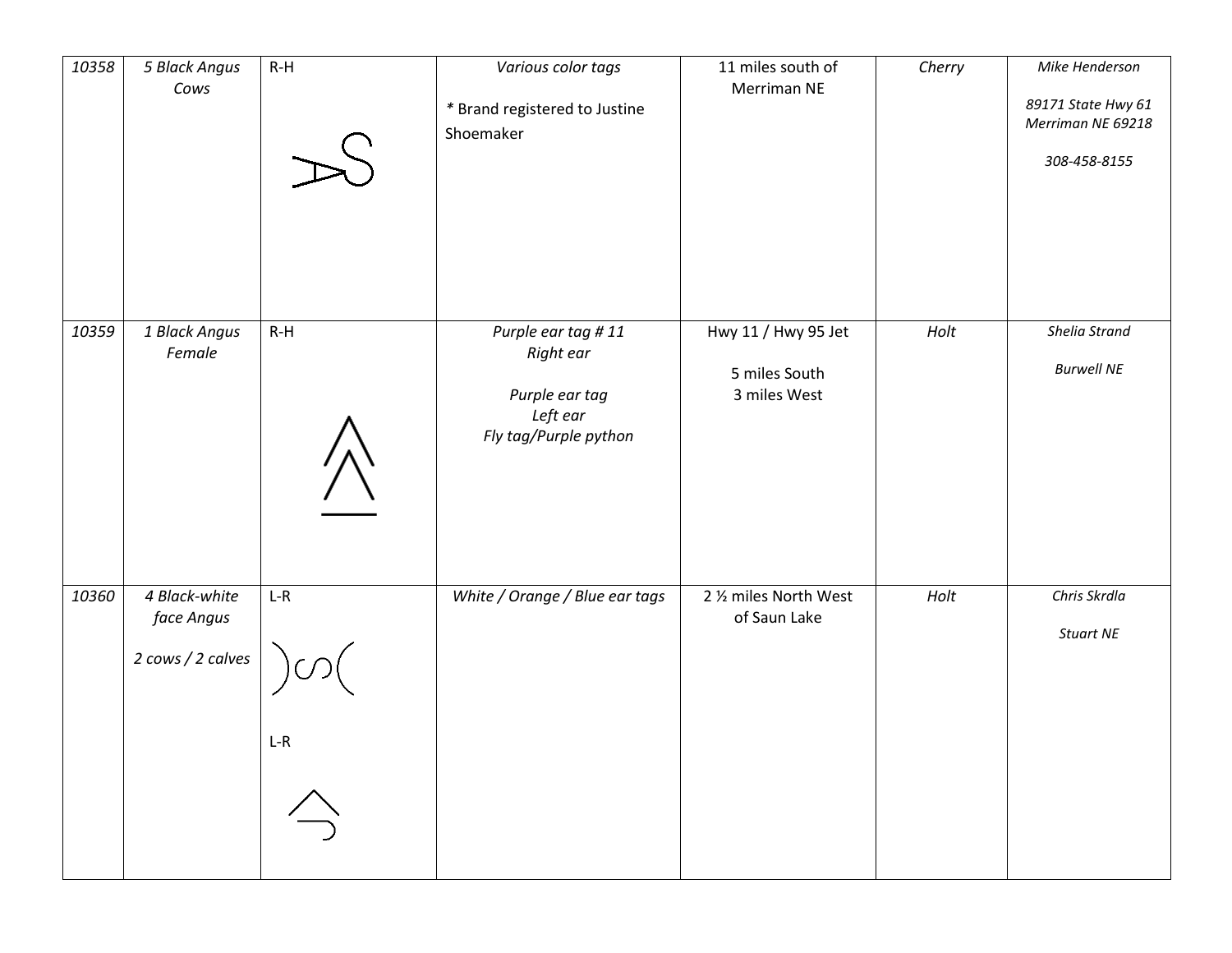| 10361 | 2 Black Angus |                          | Black / Orange / White ear tags | 6 miles West    | Holt      | Tyler Butterfield |
|-------|---------------|--------------------------|---------------------------------|-----------------|-----------|-------------------|
|       | Cows          |                          |                                 | of Chambers NE  |           |                   |
|       |               |                          |                                 |                 |           | Atkinson NE       |
|       |               |                          |                                 |                 |           |                   |
|       |               | $R-H$                    |                                 |                 |           |                   |
|       |               | $R-R$                    |                                 |                 |           |                   |
|       |               |                          |                                 |                 |           |                   |
|       |               |                          |                                 |                 |           |                   |
|       |               |                          |                                 |                 |           |                   |
|       |               |                          |                                 |                 |           |                   |
|       |               |                          |                                 |                 |           |                   |
|       |               |                          |                                 |                 |           |                   |
|       |               |                          |                                 |                 |           |                   |
|       |               | $R-R$                    |                                 |                 |           |                   |
|       |               |                          |                                 |                 |           |                   |
|       |               |                          |                                 |                 |           |                   |
|       |               |                          |                                 |                 |           |                   |
|       |               |                          |                                 |                 |           |                   |
|       |               |                          |                                 |                 |           |                   |
|       |               |                          |                                 |                 |           |                   |
|       |               |                          |                                 |                 |           |                   |
|       |               |                          |                                 |                 |           |                   |
| 10362 | 2 Black Angus | $L-H$                    | <b>Black ear tags</b>           | 2 miles East    | Keya Paha | Arlen Sawyer      |
|       |               |                          |                                 | of Meadville NE |           | 44718 873 Rd      |
|       | <b>Bulls</b>  |                          |                                 |                 |           | Bassett NE 68714  |
|       |               | $\overline{\mathcal{A}}$ |                                 |                 |           |                   |
|       |               |                          |                                 |                 |           | 402-760-0232      |
|       |               |                          |                                 |                 |           |                   |
|       |               |                          |                                 |                 |           |                   |
|       |               |                          |                                 |                 |           |                   |
|       |               |                          |                                 |                 |           |                   |
|       |               |                          |                                 |                 |           |                   |
|       |               |                          |                                 |                 |           |                   |